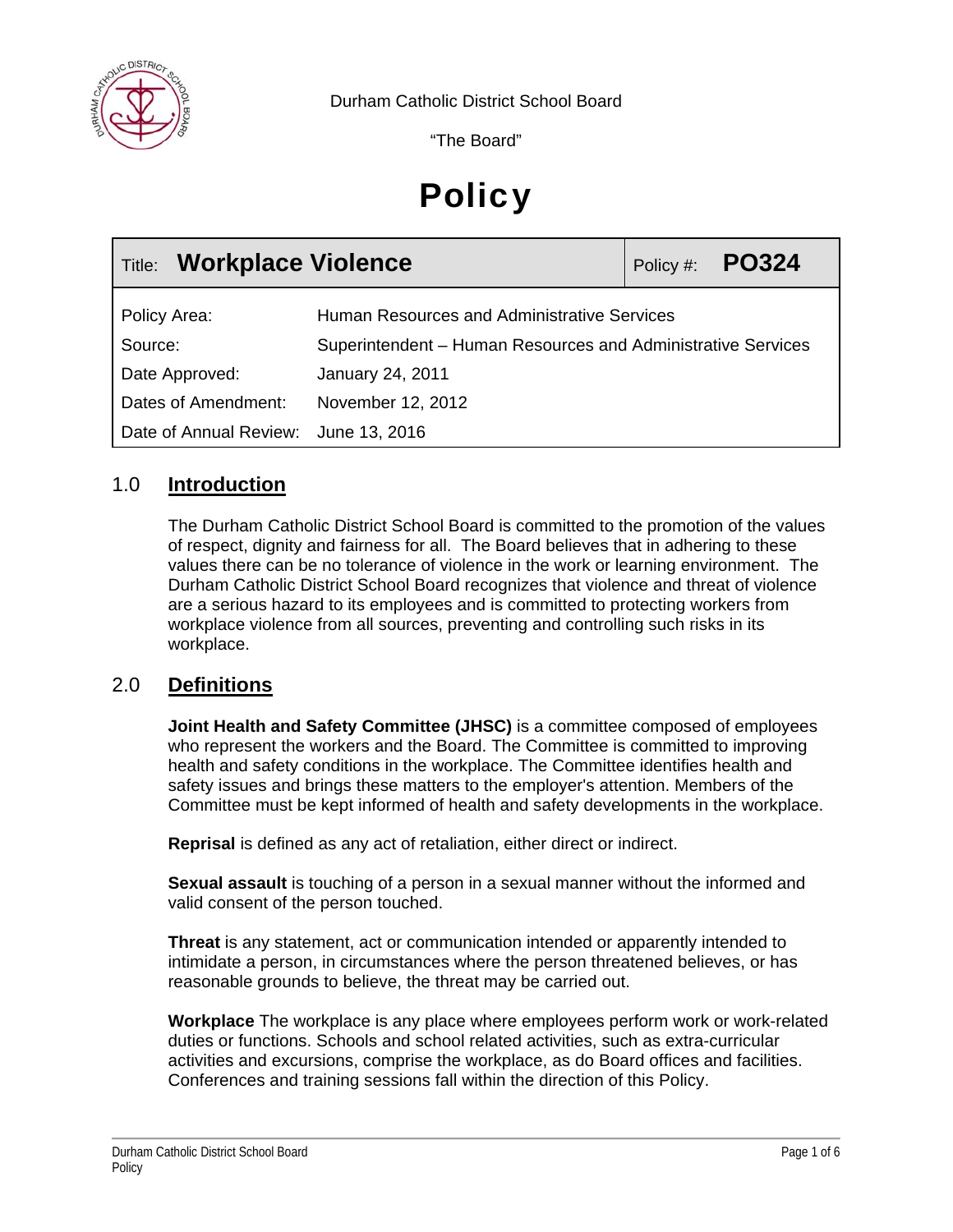#### 2.0 **Definitions** (Cont'd)

**Workplace Violence** is defined by the Ministry of Labour (MOL) as:

- the exercise of physical force by a person against a worker in a workplace that causes or could cause physical injury to the worker;
- an attempt to exercise physical force against a worker, in a workplace that causes or could cause physical injury to the worker;
- a statement or behaviour that is reasonable for a worker to interpret as a threat to exercise physical force against the worker, in a workplace, that could cause physical injury to the worker.

#### 3.0 **Purpose**

It is the purpose of this Policy and related Administrative Procedure to support a safe working environment through implementation of effective measures to prevent and address violence in the workplace.

## 4.0 **Application/Scope**

- The Workplace Violence Policy applies to all Board employees and trustees, as well as other individuals including clients of the Board, parents, volunteers, permit holders, contractors and employees of other organizations not related to the Board but who work on or are invited onto Board premises. The provisions of this Policy also apply to workplace violence by such persons which is proven to have repercussions that adversely affect the Board's working and learning environment.
- This Policy is to be interpreted and applied in conjunction with all other applicable Board policies and practices having to do with employee conduct, including, but not limited to, workplace harassment and school safety.
- The rights of students to a respectful working and learning environment, free from violence, are addressed under other appropriate policy, legislation or regulations including, but not limited to, the *Education Act*, Ontario Schools Code of Conduct as well as Board and School Codes of Behaviour. The Occupational Health and Safety Act (OHSA) Sec. 32.0.1, covers harassment and risks of workplace violence that may arise because of student and/or staff behaviours. This Policy, therefore, applies in appropriate circumstances.

## 5.0 **Principles**

- The Board recognizes that behaviour within our school communities should be in accordance with the Gospel values of Jesus Christ, the Board's Mission Statement, and the requirements set forth by the *Occupational Health and Safety Act* and the applicable regulations.
- The Board recognizes that all forms of violence are unacceptable behaviours.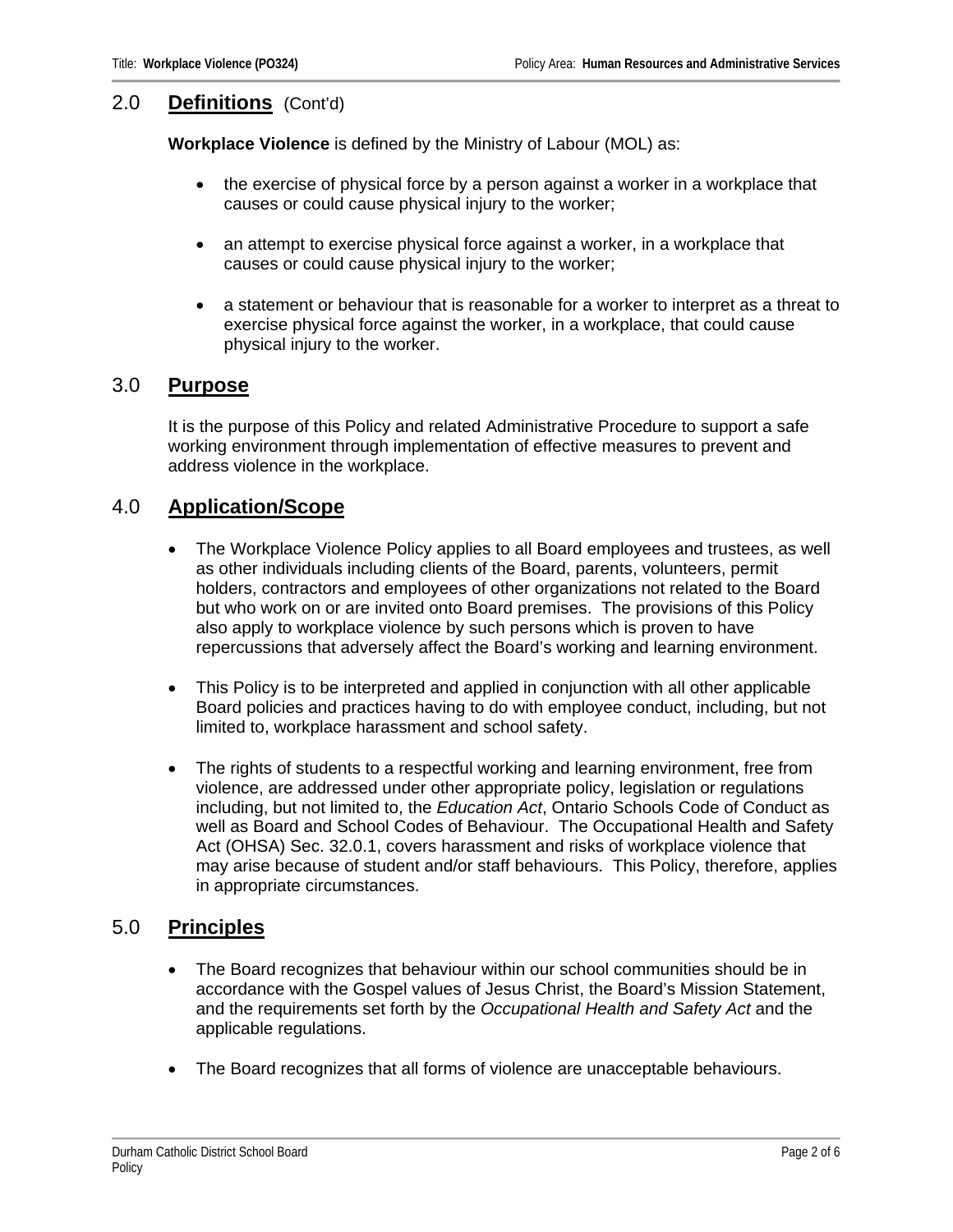#### 5.0 **Principles** (Cont'd)

- The Board is committed to the provision of working and learning environments that are free of any form of violence and that are safe, secure, harmonious and sensitive to the needs and well-being of all employees, students, volunteers and visitors.
- The Board acknowledges that victims of violence will be supported by the provisions of enacted legislation and the requirements of Board policy and administrative procedures.
- The Board recognizes that workplace violence adversely affects healthy relationships, the school climate, and other working environments.
- The Board recognizes that workplace violence will not be accepted on school property, at school-related activities in schools with locations related to Board business sponsored programs or events, on school buses, or in any other circumstances where engaging in violence will have a negative impact on the working and learning environment.
- The Board will comply with Privacy and Access legislation in protecting confidentiality of the Workplace Violence process and of all parties involved to the extent possible.

## 6.0 **Requirements**

- 1. The Director of Education shall issue administrative procedures to support this Policy and amend them thereafter as the need may arise.
- 2. The Board, in consultation with the Joint Health and Safety Committee, will develop, implement, and maintain a workplace violence prevention and intervention program, which will include training and educating employees. This program will include:
	- i) a workplace violence risk assessment protocol which will identify and mitigate areas of potential risk of workplace violence.
	- ii) procedures to follow in order to control risks of workplace violence identified through the risk assessment, as likely to expose an employee to physical or other form of injury;
	- iii) procedures to summon immediate assistance when workplace violence occurs or is likely to occur;
	- iv) measures that employees must take to report incidents of workplace violence to the Board or their supervisor;
	- v) the Board process for investigating and responding to incidents or complaints of workplace violence.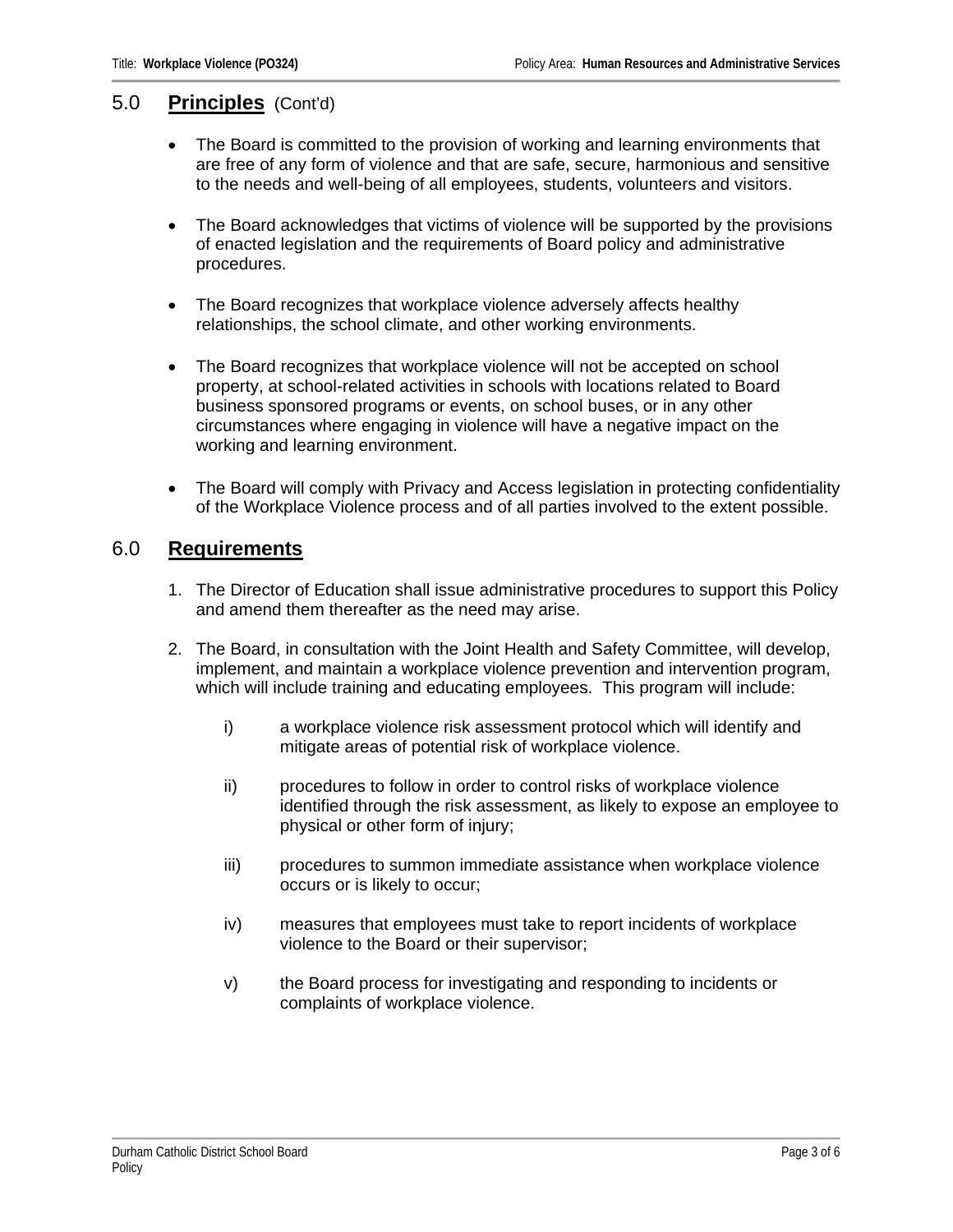#### 6.0 **Requirements** (Cont'd)

- 3. The Board, in consultation with the Joint Health and Safety Committee, will assess the risks of workplace violence that may arise from the nature of the workplace, the type of work or the conditions of work in accordance with the provisions of the *Occupational Health and Safety Act*. The risks of workplace violence will be reassessed as often as necessary to ensure that this Policy and the related program continue to protect employees from workplace violence.
- 4. The Board will advise the Joint Health and Safety Committee of the results of the assessment and reassessment, and provide a copy, if the assessment or reassessment is in writing.
- 5. The Board will clearly define roles and responsibilities of stakeholders, including Board/school administrators, principals/vice principals, managers, supervisors and employees in preventing, reporting and responding to workplace violence.
- 6. The Board will provide an employee with information and instruction that is appropriate for the employee on the contents of the Policy and program with respect to workplace violence and any other prescribed information or instruction.
- 7. The Board will not disclose more personal information than is reasonably necessary to protect employees' safety and security. The information provided to an employee may include personal information related to a risk of workplace violence from a person with a history of violent behaviour if the employee can be expected to encounter that person in the course of his or her work and the risk of workplace violence is likely to expose the employee to physical injury.
- 8. The Board will take every reasonable precaution to protect the employee if the Board becomes aware or ought reasonably to be aware of domestic violence that is likely to expose an employee to physical injury may occur in the workplace.
- 9. This Policy and the Occupational Health and Safety Act prohibits reprisals against individuals, acting in good faith, who report incidents of workplace violence or act as witnesses. The Board will take all reasonable and practical measures to prevent reprisals, threats of reprisals, or further violence. False, malicious and vexatious accusations, however, will face corrective and remedial action.
- 10. As part of an internal responsibility system, individuals engaging in unsafe activity will be held accountable for their actions.
- 11. With respect to employees, the Board's progressive discipline may be applied concerning any unsafe behaviour and particularly concerning behaviour that is described in the definition of "workplace violence" above.
- 12. All complaints and reports of violence will be treated seriously, will be investigated thoroughly and fairly, and will be dealt with accordingly. Every attempt will be made to maintain confidentiality and all investigations will be conducted adhering to any applicable provisions of the *Municipal Freedom of Information and Protection of Privacy Act*.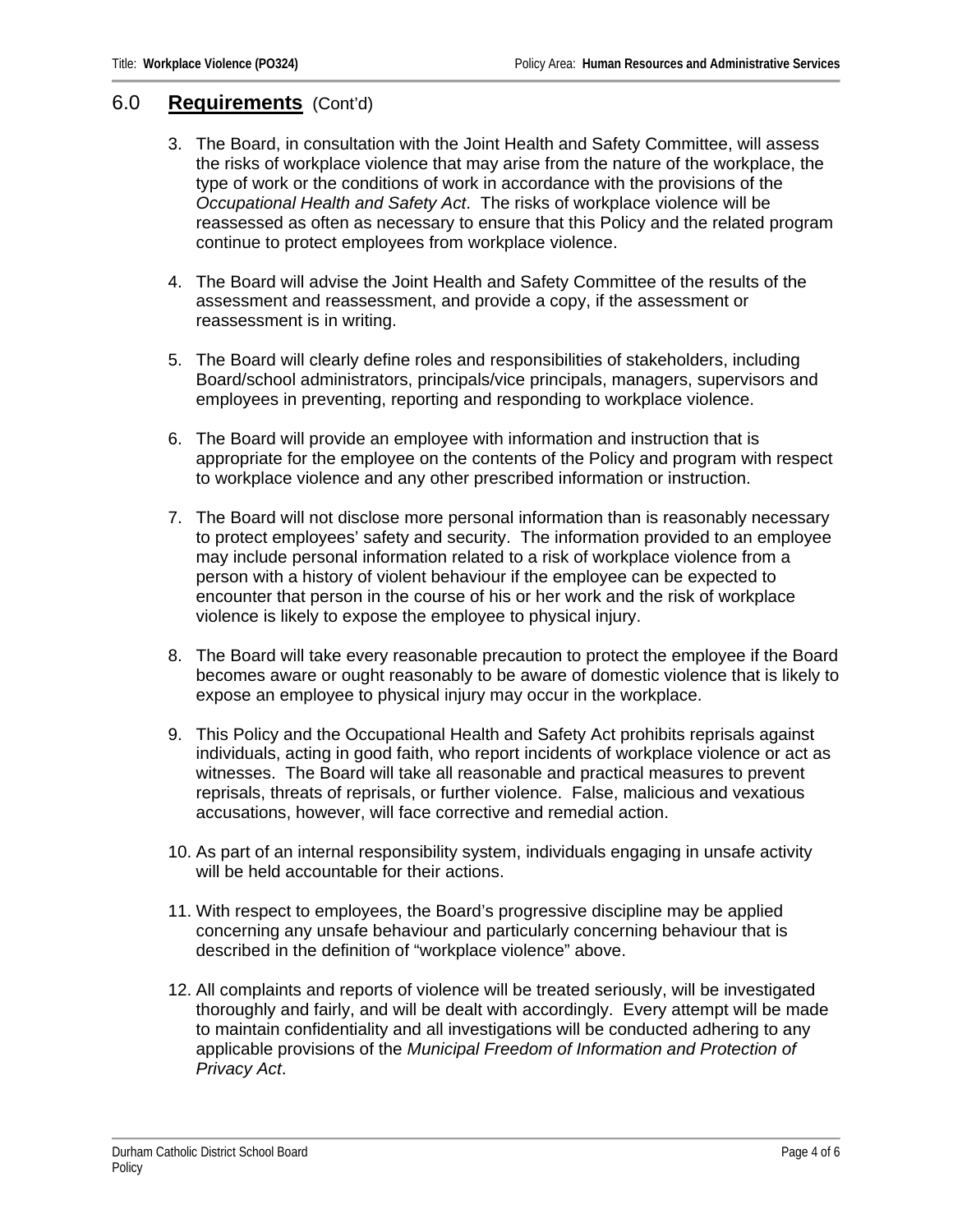#### 6.0 **Requirements** (Cont'd)

- 13. The Policy concerning workplace violence will be posted at a conspicuous place in the workplace.
- 14. The Board will review the Policy with respect to workplace violence as often as is necessary, but at least annually in consultation with the Joint Health and Safety Committee.
- 15. All employees will be required to acknowledge their review of the Workplace Violence Policy and Administrative Procedure on an annual basis in accordance with the Policy Development and Implementation Administrative Procedure (AP210-1).

#### 7.0 **Sources**

- Statutes and Regulations
- Criminal Code (Canada)
- Ontario Human Rights Code
- Ontario Occupational Health and Safety Act
- Education Act
- Teaching Profession Act
- Ontario College of Teachers Act
- Canadian Charter of Rights and Freedoms
- Antiracism and Ethno Cultural Equity (Education Act, s.8 (1), 29.1)
- Safe Schools Act, 2000
- Education Amendment Act (Progressive Discipline and School Safety), 2007
- Municipal Freedom of Information and Protection of Privacy Act

#### *Ministry of Education Policy/Program Memoranda*

- PPM 120 School Board Policies On Violence Prevention In Schools
- PPM 128 Provincial Code of Conduct
- PPM 144 Bullying Prevention and Intervention
- PPM 145 Progressive Discipline and Promoting Positive Student Behaviour

#### *Professional Colleges*

- College of Audiologists and Speech-Language Pathologists of Ontario
- College of Early Childhood Educators
- College of Psychologists of Ontario
- Ontario College of Teachers
- The Ontario College of Social Workers and Social Service Workers and/or;
- Any other professional colleges or associations recognized under Provincial statues